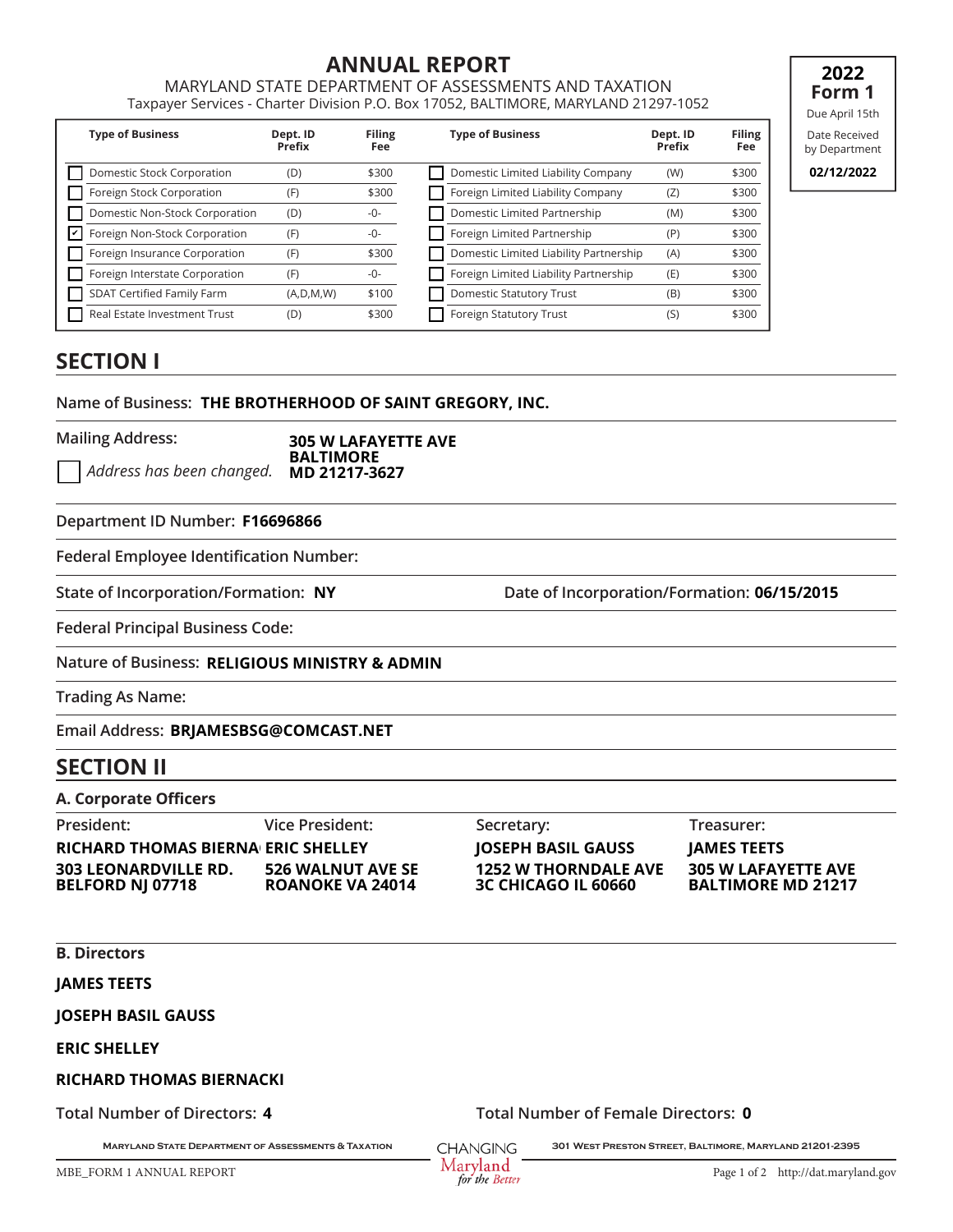| Department ID Number: F16696866                                                                                                                                                                                                                                                                                                                                                                                   |                   | 2022<br>Form 1<br><b>Annual Report</b> |
|-------------------------------------------------------------------------------------------------------------------------------------------------------------------------------------------------------------------------------------------------------------------------------------------------------------------------------------------------------------------------------------------------------------------|-------------------|----------------------------------------|
| <b>SECTION III</b>                                                                                                                                                                                                                                                                                                                                                                                                |                   |                                        |
| A. Does the business own, lease, or use personal property located in Maryland?                                                                                                                                                                                                                                                                                                                                    |                   | $ V $ YES<br><b>NO</b>                 |
| B. Does the business require or maintain a trader's (retail sales) or other license with a<br>local unit of government?                                                                                                                                                                                                                                                                                           |                   | <b>YES</b><br>$ V $ NO                 |
| C. Did the business have gross sales in Maryland?<br>Total or amount of business transacted in Maryland: \$127,225                                                                                                                                                                                                                                                                                                |                   | $ V $ YES<br><b>NO</b>                 |
| D. Did the entity dispose, sell, or transfer ALL of its business personal property prior to<br>January 1?                                                                                                                                                                                                                                                                                                         |                   | <b>YES</b><br><b>INO</b>               |
| <b>SECTION IV</b>                                                                                                                                                                                                                                                                                                                                                                                                 |                   |                                        |
| By signing this form below, you declare, under the penalty of perjury, and pursuant to Tax-Property Article 1-201<br>of the Annotated Code of Maryland, that this Annual Report, including any accompanying forms, schedules, and/or<br>statements, has been examined by you and, to the best of your knowledge and belief, is a true, correct, and complete<br>Annual Report for the Entity listed in Section I. |                   |                                        |
| A. Corporate Officer or Principal of Entity                                                                                                                                                                                                                                                                                                                                                                       |                   |                                        |
| Name: JAMES TEETS                                                                                                                                                                                                                                                                                                                                                                                                 | Date: 02/12/2022  |                                        |
| <b>Mailing Address:</b>                                                                                                                                                                                                                                                                                                                                                                                           |                   |                                        |
| Email: BRJAMESBSG@COMCAST.NET                                                                                                                                                                                                                                                                                                                                                                                     | Phone: 4437082304 |                                        |
| B. Firm or Individual, other than taxpayer, preparing this Annual Report/Personal Property Tax Return                                                                                                                                                                                                                                                                                                             |                   |                                        |
| Name: KEITH BOYER CPAS, LLC                                                                                                                                                                                                                                                                                                                                                                                       | Date: 02/12/2022  |                                        |
| <b>Mailing Address:</b>                                                                                                                                                                                                                                                                                                                                                                                           |                   |                                        |
| Email: KB@BOYER-CPAS.COM                                                                                                                                                                                                                                                                                                                                                                                          | Phone: 9146936022 |                                        |

# **SECTION IV**

#### **A. Corporate Officer or Principal of Entity**

#### **B. Firm or Individual, other than taxpayer, preparing this Annual Report/Personal Property Tax Return**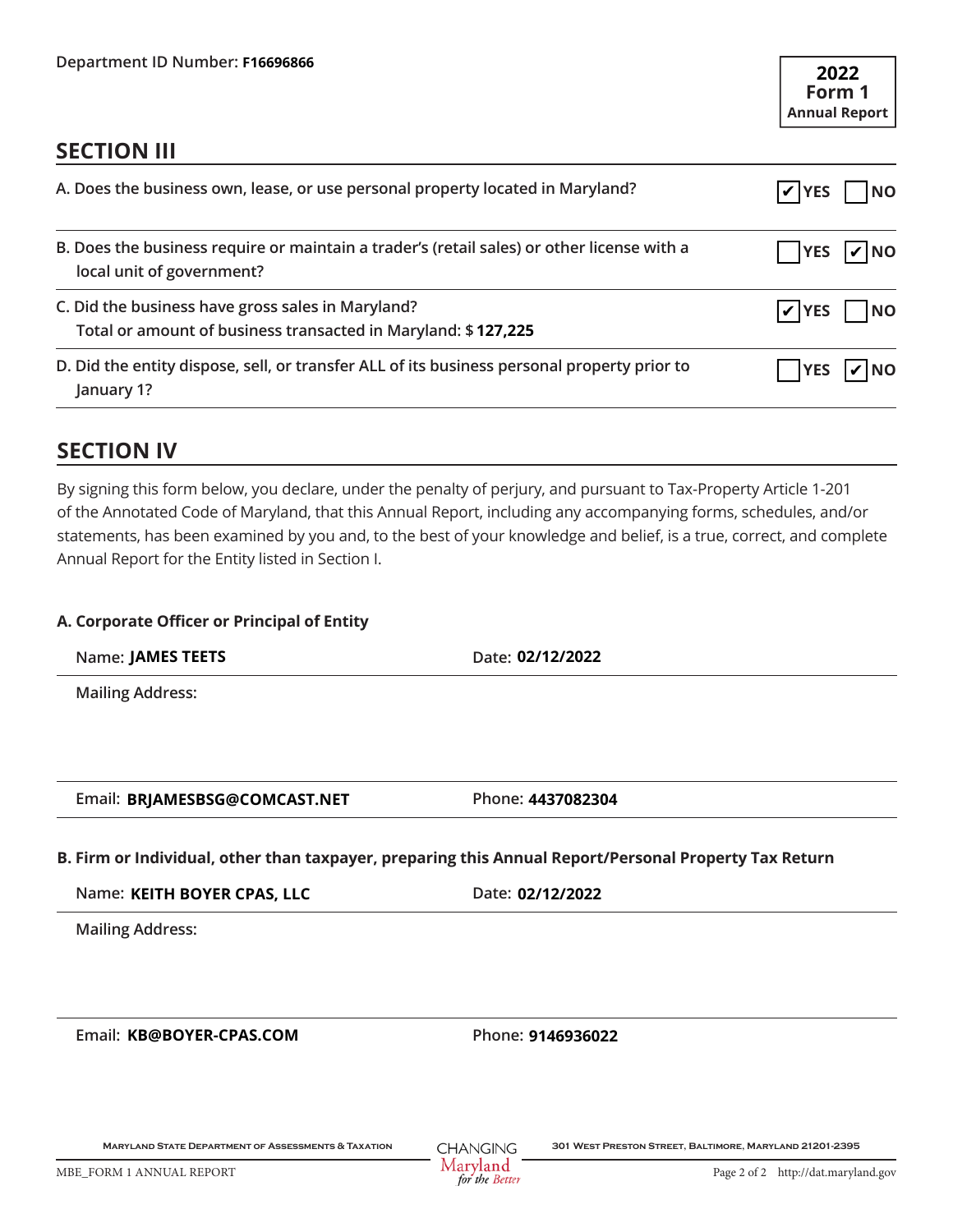## **BUSINESS PERSONAL PROPERTY TAX RETURN**

MARYLAND STATE DEPARTMENT OF ASSESSMENTS AND TAXATION, TAXPAYER SERVICES DIVISION P.O. BOX 17052 Baltimore, Maryland 21297-1052; 410-767-1170 • 888-246-5941 within Maryland **06/16/2015 2022**<br> **06/16/2016 2022**<br> **14/2022**<br> **14/2022**<br> **14/2022**<br> **14/2022**<br> **14/2022**<br> **14/2022**<br> **14/2022**<br> **14/2016**<br> **14/2016**<br> **14/2016**<br> **14/2022**<br> **14/2022**<br> **14/2022**<br> **14/2022**<br> **14/2022<br>
<b>14/2022**<br> **14/2** 

## **SECTION V**

**Name of Business: THE BROTHERHOOD OF SAINT GREGORY, INC.**

**MD Department ID Number:**

**A. Mailing Address: 305 W LAFAYETTE AVE BALTIMORE MD 21217-3627**

#### **B. Email: BRJAMESBSG@COMCAST.NET**

**C. Is any business conducted in Maryland?**

**D. Date began:**

**E. Nature of Business: RELIGIOUS MINISTRY & ADMIN**

**F. Fiscal Year Start date: Fiscal Year End date:**

**G. Total Gross Sales, or amount of business transacted during prior year in Maryland: \$ 127,225 F16696866**

*If you report Total Gross Sales in question G of Section V, but do not report any personal property in Section VI, please explain how business is conducted without using personal property. If the business is using personal property of another business entity, please provide the name and address of that business entity below.*

**H. Explanation:**

**Personal Property: Other Business**

**Is this business using the personal property of another business?**

**Other Business Name:**

**Other Business MD Department ID Number:**

**Other Business Location:**

**Remarks:**

Due April 15th Date Received by Department





**19 Form 1**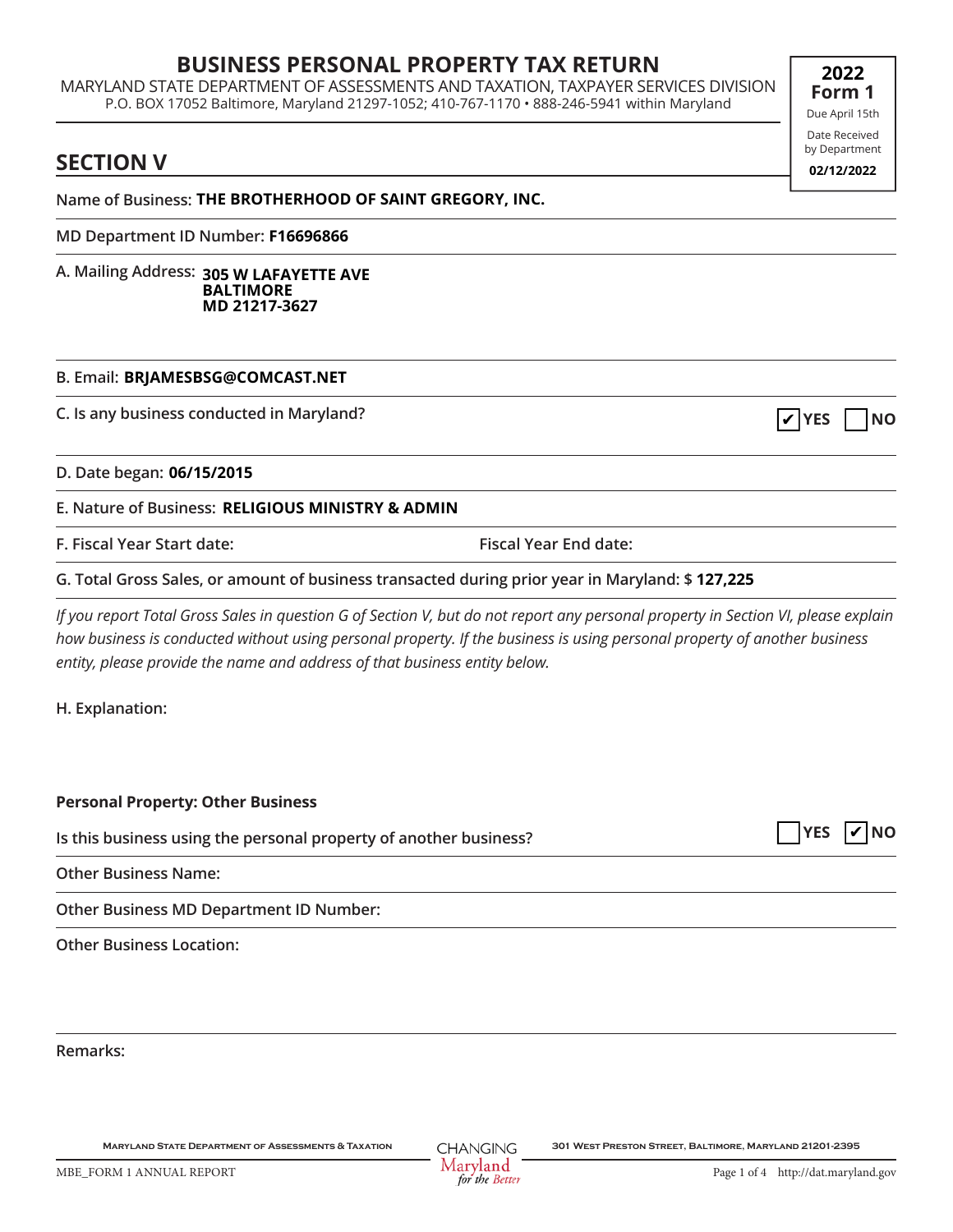## **SECTION VI**

| Business Personal Property Tax Return of Department ID Number: F16696866<br><b>SECTION VI</b>                                                                   |   |   |   |       |            |   | 2022<br>Form 1 |                   |
|-----------------------------------------------------------------------------------------------------------------------------------------------------------------|---|---|---|-------|------------|---|----------------|-------------------|
| A. Physical location of all personal property in Maryland: 305 WEST LAFAYETTE AVENUE<br>BALTIMORE MD 21217<br>Location has been changed.                        |   |   |   |       |            |   |                |                   |
| 1. Original cost by year of acquisition for any furniture, fixtures, tools, machinery and/or equipment not used<br>for manufacturing or research & development: |   |   |   |       |            |   |                |                   |
| <b>Year Acquired</b>                                                                                                                                            | A | B | C | D     | E          | F | G              | <b>Total Cost</b> |
| 2021                                                                                                                                                            |   |   |   |       |            |   |                |                   |
| 2020                                                                                                                                                            |   |   |   |       |            |   |                |                   |
| 2019                                                                                                                                                            |   |   |   |       |            |   |                |                   |
| 2018                                                                                                                                                            |   |   |   |       |            |   |                |                   |
| 2017                                                                                                                                                            |   |   |   |       |            |   |                |                   |
| 2016                                                                                                                                                            |   |   |   |       |            |   |                |                   |
| 2015                                                                                                                                                            |   |   |   | 3,700 |            |   |                | 3,700             |
| 2014 & prior                                                                                                                                                    |   |   |   |       |            |   |                |                   |
| <b>Totals</b>                                                                                                                                                   |   |   |   |       |            |   |                | 3,700             |
| Describe property identified in B - G above:<br>2015: D - DATA PROCESSING EQUIPMENT-LAPTOP/DESKTOP COMPUTERS                                                    |   |   |   |       |            |   |                |                   |
| 2. Commercial Inventory - amounts furnished from most recent Maryland Income Tax Return:                                                                        |   |   |   |       |            |   |                |                   |
| <b>Average Monthly Inventory: \$</b>                                                                                                                            |   |   |   |       |            |   |                |                   |
| <b>Opening Inventory date:</b>                                                                                                                                  |   |   |   |       | Amount: \$ |   |                |                   |
| <b>Closing Inventory date:</b>                                                                                                                                  |   |   |   |       | Amount: \$ |   |                |                   |
| 3. Supplies Average Cost: \$800                                                                                                                                 |   |   |   |       |            |   |                |                   |

#### **2015: D - DATA PROCESSING EQUIPMENT-LAPTOP/DESKTOP COMPUTERS**

**4. Manufacturing and/or Research and Development (R&D):** 

**Average Monthly Inventory: \$**

**Maryland State Department of Assessments & Taxation 301 West Preston Street, Baltimore, Maryland 21201-2395**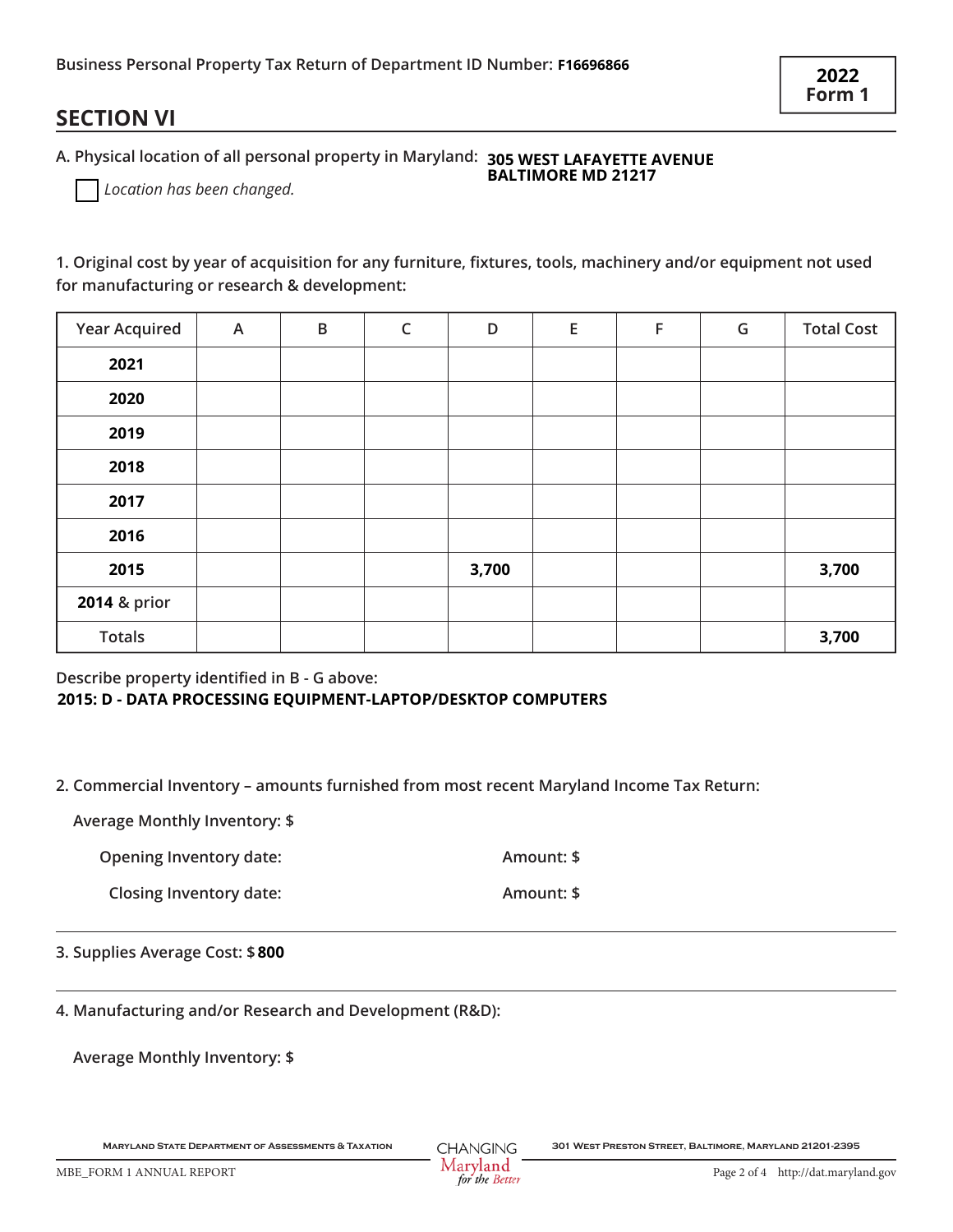#### **5. Tools, machinery, and/or equipment used for manufacturing or research and development:**

|                      |                      |                                                                                           |                      |   |                       | 2022<br>Form 1 |
|----------------------|----------------------|-------------------------------------------------------------------------------------------|----------------------|---|-----------------------|----------------|
|                      |                      | 5. Tools, machinery, and/or equipment used for manufacturing or research and development: |                      |   |                       |                |
| <b>Year Acquired</b> | A                    | $\mathsf C$<br>D                                                                          | <b>Year Acquired</b> | A | $\mathsf{C}$          | D              |
| 2021                 |                      |                                                                                           | 2017                 |   |                       |                |
| 2020                 |                      |                                                                                           | 2016                 |   |                       |                |
| 2019                 |                      |                                                                                           | 2015                 |   |                       |                |
| 2018                 |                      |                                                                                           | 2014 & prior         |   |                       |                |
|                      |                      |                                                                                           |                      |   | <b>Total Cost: \$</b> |                |
|                      |                      | 6. Vehicles with interchangeable Registration and/or Unregistered vehicles:               |                      |   |                       |                |
|                      |                      |                                                                                           |                      |   |                       |                |
| <b>Year Acquired</b> | <b>Original Cost</b> | <b>Year Acquired</b>                                                                      | <b>Original Cost</b> |   |                       |                |
| 2021                 |                      | 2019                                                                                      |                      |   |                       |                |
| 2020                 |                      | 2018 & prior                                                                              |                      |   |                       |                |

**Total Cost: \$**

#### **6. Vehicles with interchangeable Registration and/or Unregistered vehicles:**

| <b>Year Acquired</b> | <b>Original Cost</b> | <b>Year Acquired</b> | <b>Original Cost</b> |
|----------------------|----------------------|----------------------|----------------------|
| 2021                 |                      | 2019                 |                      |
| 2020                 |                      | 2018 & prior         |                      |

#### **7. Non-farming livestock:**

**Book Value: \$** Market Value: \$

| 8. Other personal property:                                                             | Total Cost: \$ |
|-----------------------------------------------------------------------------------------|----------------|
| 9. Property owned by others and used or held by<br>the business or lessee or otherwise: | Total Cost: \$ |
| 10. Property owned by the business, used by others as lessee or otherwise:              | Total Cost: \$ |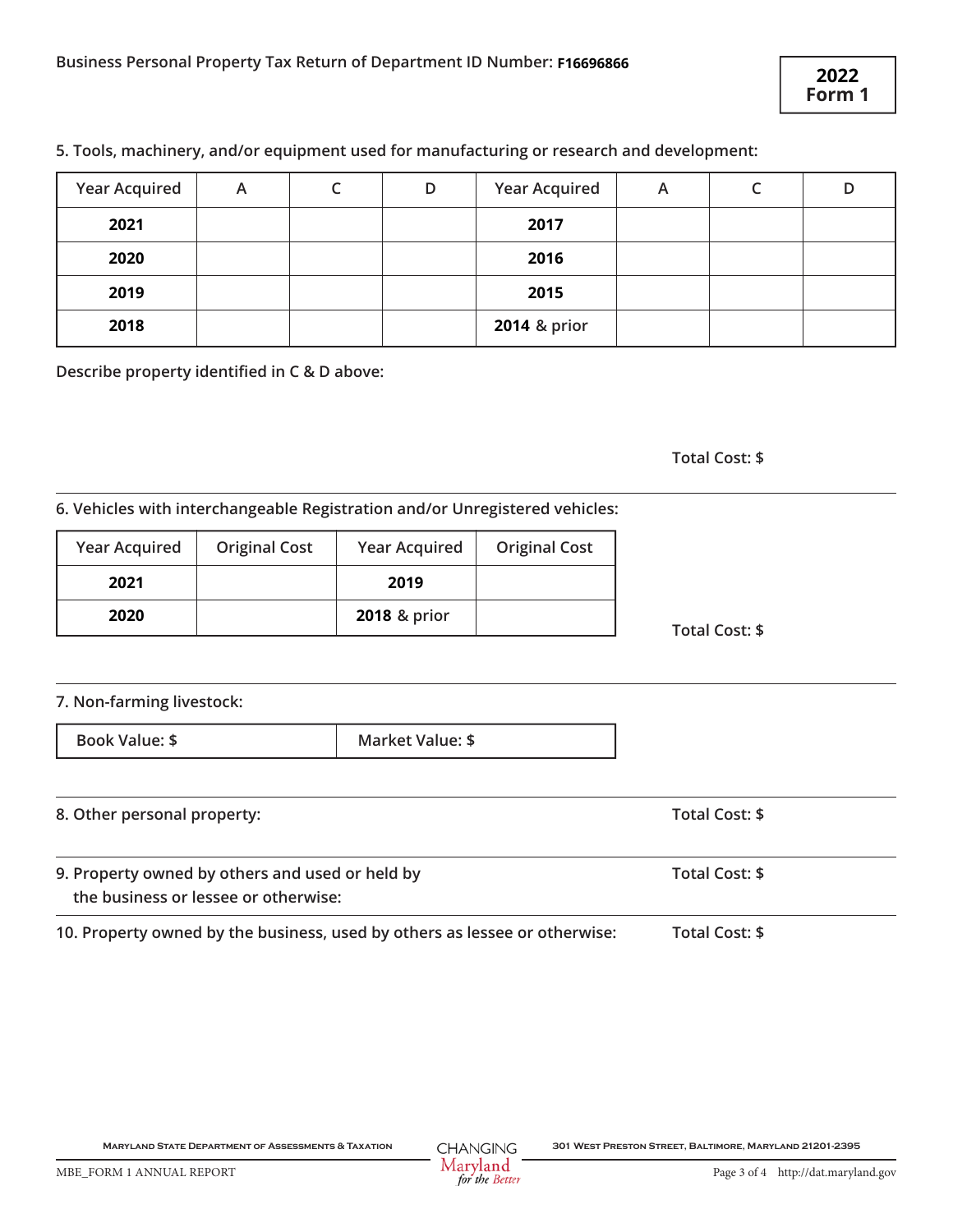| <b>Taxpayer</b><br><b>Preparer</b><br>Address:                                                   | The individual(s) named below declare, under the penalty of perjury, and pursuant to Tax-Property Article 1-201 of<br>the Annotated Code of Maryland, that this Annual Report, including any accompanying forms, schedules, and/or<br>statements, has been examined by them and, to the best of their knowledge and belief, is a true, correct, and<br>complete Annual Report for the Entity listed in Section I.<br>Name: JAMES TEETS<br>Date: 02/12/2022<br>Email: BRJAMESBSG@COMCAST.NET<br>Phone: 4437082304<br>Name: KEITH BOYER CPAS, LLC<br>Date: 02/12/2022<br>399 KNOLLWOOD RD<br><b>STE 116</b><br><b>WHITE PLAINS NY 10603-1916</b> |  |                          |           |  |
|--------------------------------------------------------------------------------------------------|------------------------------------------------------------------------------------------------------------------------------------------------------------------------------------------------------------------------------------------------------------------------------------------------------------------------------------------------------------------------------------------------------------------------------------------------------------------------------------------------------------------------------------------------------------------------------------------------------------------------------------------------|--|--------------------------|-----------|--|
|                                                                                                  |                                                                                                                                                                                                                                                                                                                                                                                                                                                                                                                                                                                                                                                |  |                          |           |  |
|                                                                                                  |                                                                                                                                                                                                                                                                                                                                                                                                                                                                                                                                                                                                                                                |  |                          |           |  |
|                                                                                                  |                                                                                                                                                                                                                                                                                                                                                                                                                                                                                                                                                                                                                                                |  |                          |           |  |
|                                                                                                  |                                                                                                                                                                                                                                                                                                                                                                                                                                                                                                                                                                                                                                                |  |                          |           |  |
|                                                                                                  |                                                                                                                                                                                                                                                                                                                                                                                                                                                                                                                                                                                                                                                |  |                          |           |  |
|                                                                                                  |                                                                                                                                                                                                                                                                                                                                                                                                                                                                                                                                                                                                                                                |  |                          |           |  |
| <b>Certification</b>                                                                             |                                                                                                                                                                                                                                                                                                                                                                                                                                                                                                                                                                                                                                                |  |                          |           |  |
|                                                                                                  |                                                                                                                                                                                                                                                                                                                                                                                                                                                                                                                                                                                                                                                |  |                          |           |  |
|                                                                                                  | total property) during the prior year, complete Form SD-1.                                                                                                                                                                                                                                                                                                                                                                                                                                                                                                                                                                                     |  |                          |           |  |
|                                                                                                  | If yes, is that property reported on this return?<br>C. If the business transfers assets in or out of Maryland, or disposes of assets (\$200,000 or more or 50% of the                                                                                                                                                                                                                                                                                                                                                                                                                                                                         |  |                          | <b>NO</b> |  |
|                                                                                                  | B. Does the business own any fully depreciated and/or expensed personal property<br>located in Maryland?                                                                                                                                                                                                                                                                                                                                                                                                                                                                                                                                       |  | <b>YES</b><br><b>YES</b> | NO        |  |
|                                                                                                  | Name of succeeded business:                                                                                                                                                                                                                                                                                                                                                                                                                                                                                                                                                                                                                    |  |                          |           |  |
|                                                                                                  | Does this business succeed an established business?                                                                                                                                                                                                                                                                                                                                                                                                                                                                                                                                                                                            |  | <b>YES</b>               | $ V $ NO  |  |
| A. Is this the first Maryland Annual Report/Personal Property Tax Return filed by this business? |                                                                                                                                                                                                                                                                                                                                                                                                                                                                                                                                                                                                                                                |  |                          | $ V $ NO  |  |
|                                                                                                  |                                                                                                                                                                                                                                                                                                                                                                                                                                                                                                                                                                                                                                                |  |                          |           |  |
| <b>SECTION VII</b>                                                                               |                                                                                                                                                                                                                                                                                                                                                                                                                                                                                                                                                                                                                                                |  | 2022<br>Form 1           |           |  |

# **Certification**

#### **Taxpayer**

| Does this business succeed an established business?                                                      |                                                                                                                                                                                                                                                                                                                                                     |            |          |  |  |
|----------------------------------------------------------------------------------------------------------|-----------------------------------------------------------------------------------------------------------------------------------------------------------------------------------------------------------------------------------------------------------------------------------------------------------------------------------------------------|------------|----------|--|--|
| Name of succeeded business:                                                                              |                                                                                                                                                                                                                                                                                                                                                     |            |          |  |  |
| B. Does the business own any fully depreciated and/or expensed personal property<br>located in Maryland? |                                                                                                                                                                                                                                                                                                                                                     | <b>YES</b> | $V$ NO   |  |  |
| If yes, is that property reported on this return?                                                        |                                                                                                                                                                                                                                                                                                                                                     | <b>YES</b> | $ v $ NO |  |  |
| total property) during the prior year, complete Form SD-1.                                               | C. If the business transfers assets in or out of Maryland, or disposes of assets (\$200,000 or more or 50% of the                                                                                                                                                                                                                                   |            |          |  |  |
| <b>Certification</b>                                                                                     |                                                                                                                                                                                                                                                                                                                                                     |            |          |  |  |
| complete Annual Report for the Entity listed in Section I.                                               | The individual(s) named below declare, under the penalty of perjury, and pursuant to Tax-Property Article 1-201 of<br>the Annotated Code of Maryland, that this Annual Report, including any accompanying forms, schedules, and/or<br>statements, has been examined by them and, to the best of their knowledge and belief, is a true, correct, and |            |          |  |  |
| <b>Taxpayer</b>                                                                                          |                                                                                                                                                                                                                                                                                                                                                     |            |          |  |  |
| Name: JAMES TEETS                                                                                        | Date: 02/12/2022                                                                                                                                                                                                                                                                                                                                    |            |          |  |  |
| Email: BRJAMESBSG@COMCAST.NET                                                                            | Phone: 4437082304                                                                                                                                                                                                                                                                                                                                   |            |          |  |  |
| Preparer                                                                                                 |                                                                                                                                                                                                                                                                                                                                                     |            |          |  |  |
| Name: KEITH BOYER CPAS, LLC                                                                              | Date: 02/12/2022                                                                                                                                                                                                                                                                                                                                    |            |          |  |  |
| 399 KNOLLWOOD RD<br>Address:                                                                             |                                                                                                                                                                                                                                                                                                                                                     |            |          |  |  |
| <b>STE 116</b>                                                                                           |                                                                                                                                                                                                                                                                                                                                                     |            |          |  |  |
| <b>WHITE PLAINS NY 10603-1916</b>                                                                        |                                                                                                                                                                                                                                                                                                                                                     |            |          |  |  |
| Email: KB@BOYER-CPAS.COM                                                                                 | Phone: 9146936022                                                                                                                                                                                                                                                                                                                                   |            |          |  |  |